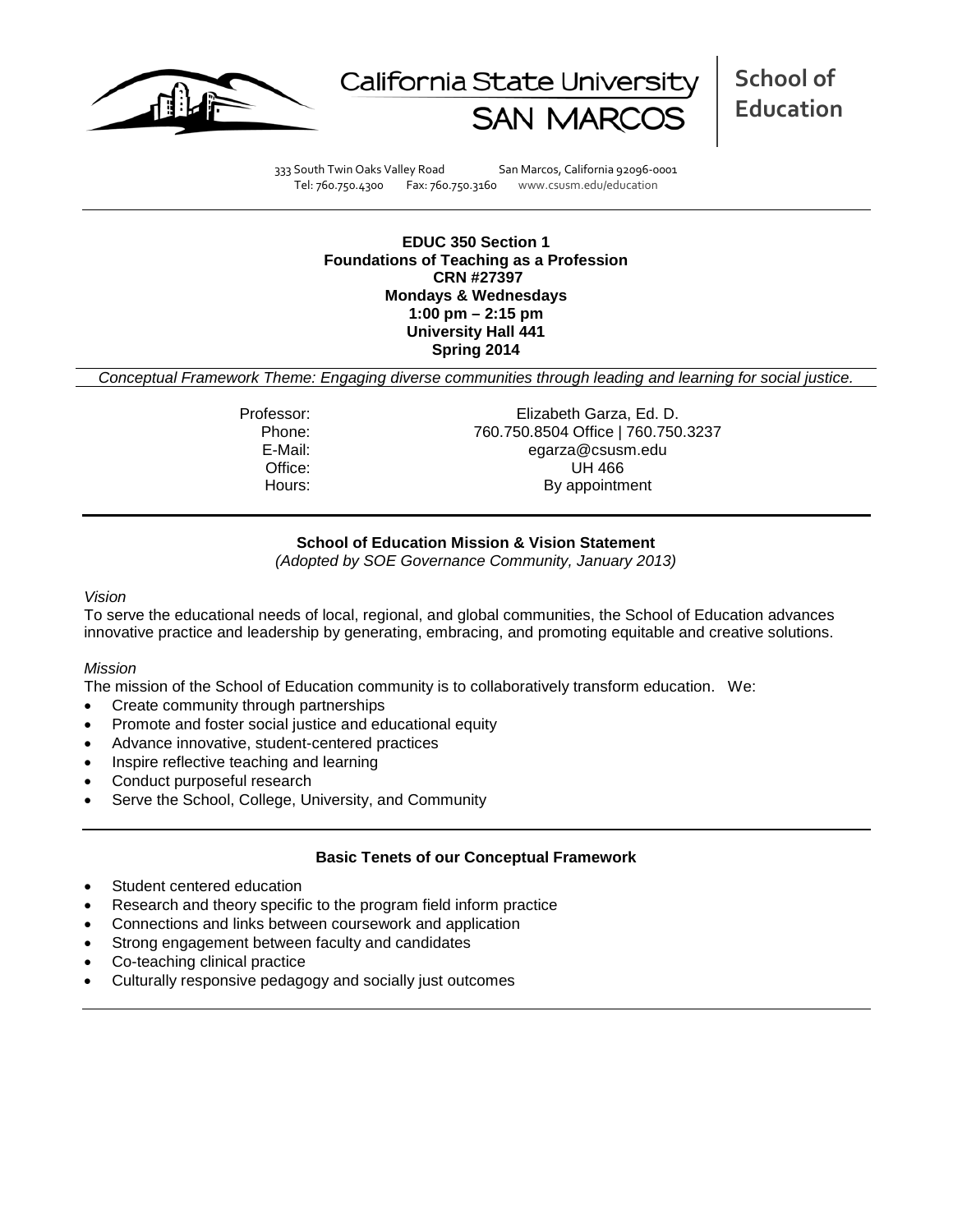# **COURSE DESCRIPTION**

Required for all credential candidates. An orientation to careers in K-12 education. Focuses on teaching and schooling from multiple perspectives, with an emphasis on current thinking and practices in public education in the U.S. Subjects from the sociological, philosophical, and historical foundations of education are addressed. Readings from the lives of teachers and interactions with local educators will assist students to understand the richness and the complexities of teaching as a career. Emphasizes the importance of education for all children in a diverse society. Intended for individuals interested in becoming teachers to understand the nature of formal education in the United States and to assess teaching as a career. *Participation in forty-five (45) hours of supervised fieldwork assignments in K-12 classroom settings.*

Garza: This course serves as an orientation to careers in elementary, middle and high school education. Upon completion of this course, teacher candidates should understand the nature of formalized education in the United States and be able to assess his or her interest in teaching as a career. Major topics include:

- Understanding the roles of schools in society.
- Exploring philosophies and contemporary issues in education.
- Assessing the roles of teachers in schools.
- Understanding the qualifications and credentialing process for California teachers.
- Understanding and appreciating the student as an individual.
- Understanding factors affecting student achievement.
- Understanding critical issues in curriculum and instruction.
- Understanding infusion of special education in general education practices.
- Understanding the laws that influence teaching responsibilities.

This course is required for all credential candidates. All students must complete forty (45) hours of supervised fieldwork in K-12 classrooms.

# **STUDENT LEARNING OUTCOMES**

# **Teacher Performance Expectation (TPE) Competencies**

A primary goal of EDUC 350 is to begin the process of developing teacher candidates to become professional educators. The following TPE of the California Commission for Teacher Credentialing is expected to be met during this course:

## **TPE 12: Professional, Legal and Ethical Obligations**

Candidates are aware of their own personal values and biases and recognize ways in which these values and biases affect the teaching and learning of students. They resist racism and acts of intolerance. Candidates appropriately manage their professional time spent in teaching responsibilities to ensure that academic goals are met.

Candidates for a Teaching Credential understand and honor legal and professional obligations to protect the privacy, health, and safety of students, families, and other school professionals. They are aware of and act in accordance with ethical considerations and they model ethical behaviors for students. Candidates understand and honor all laws relating to professional misconduct and moral fitness.

## **Teaching Performance Assessment for Developing as a Professional Educator**

The successful completion of the personal philosophy assignment is a requirement for completion of this course and is a component of partially meeting the TPE described above. This statement will be used for assessment both in the course and at completion of the School of Education program. Retain an electronic copy of your statement for submission for your portfolio at the completion of your teacher education program.

## **Authorization to Teach English Learners**

This credential program has been specifically designed to prepare teachers for the diversity of languages often encountered in California public school classrooms. The authorization to teach English learners is met through the infusion of content and experiences within the credential program, as well as additional coursework. Candidates successfully completing this program receive a credential with authorization to teach English learners. *(Approved by CCTC in SB 2042 Program Standards, August 02)*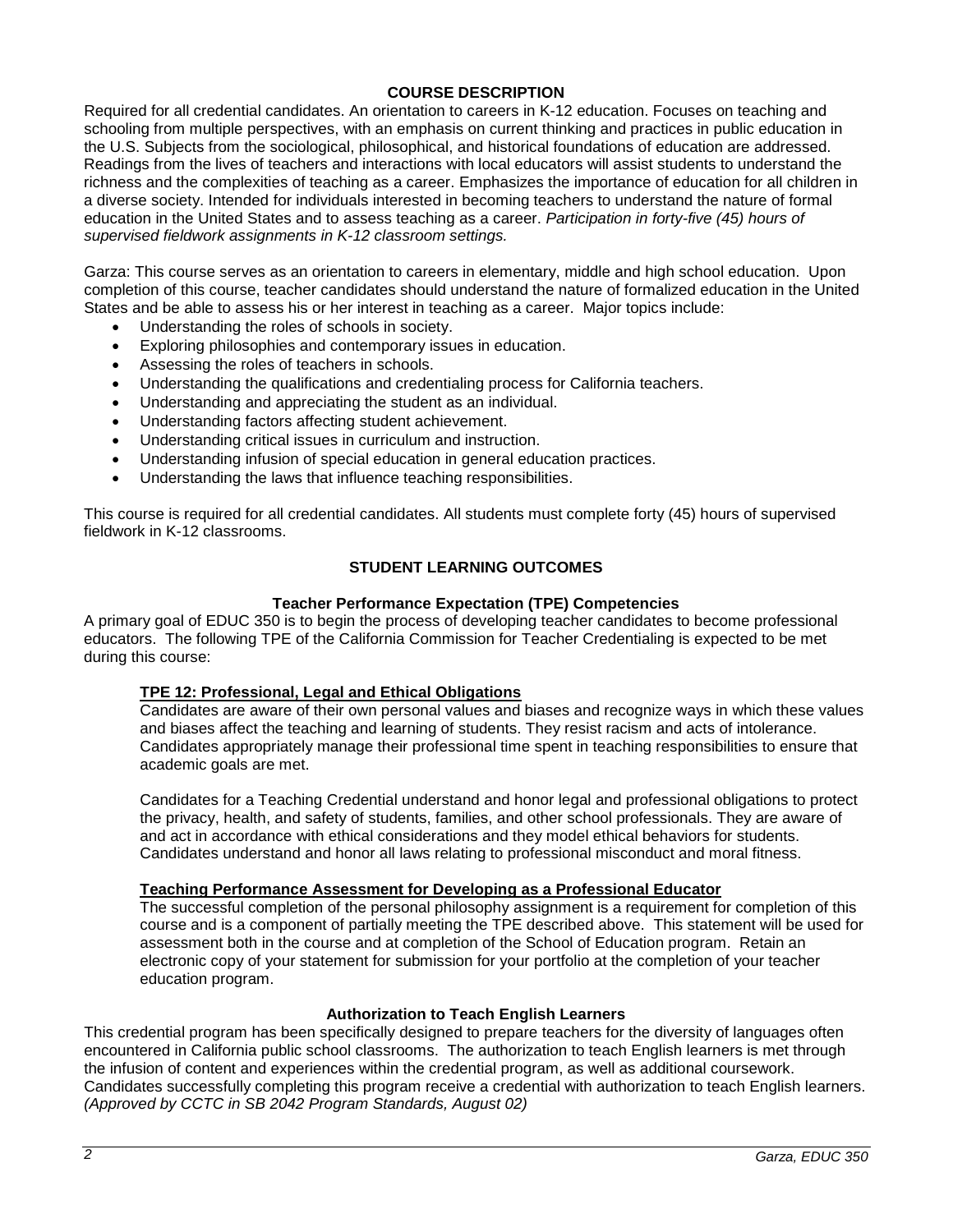## **Special Education Inclusion**

Consistent with the intent to offer a seamless teaching credential in the School of Education, this course will introduce the collaborative infusion of special education competencies that reflect inclusive educational practices. Students will demonstrate knowledge of laws and dispositions that relate to special education through a variety of activities such as the viewing and analysis of the video F.A.T. City, reading and analysis of special education law, and *Creating an Inclusive School*.

# **GENERAL CONSIDERATIONS**

# **Students with Disabilities Requiring Reasonable Accommodations**

Candidates with disabilities who require reasonable accommodations must be approved for services by providing appropriate and recent documentation to the Office of Disable Student Services (DSS). This office is located in Craven Hall 4300, and can be contacted by phone at (760) 750-4905, or TTY (760) 750-4909. Candidates authorized by DSS to receive reasonable accommodations should meet with their instructor during office hours or, in order to ensure confidentiality, in a more private setting.

# **All University Writing Requirement**

In keeping with the All-University Writing Requirement, all 3 unit courses must have a writing component of at least 2,500 words (approximately). This will be met through written assignments.

## **CSUSM Academic Honesty Policy**

"Students will be expected to adhere to standards of academic honesty and integrity, as outlined in the Student Academic Honesty Policy. All written work and oral presentation assignments must be original work. All ideas/materials that are borrowed from other sources must have appropriate references to the original sources. Any quoted material should give credit to the source and be punctuated with quotation marks.

Students are responsible for honest completion of their work including examinations. There will be no tolerance for infractions. If you believe there has been an infraction by someone in the class, please bring it to the instructor's attention. The instructor reserves the right to discipline any student for academic dishonesty in accordance with the general rules and regulations of the university. Disciplinary action may include the lowering of grades and/or the assignment of a failing grade for an exam, assignment, or the class as a whole."

Incidents of Academic Dishonesty will be reported to the Dean of Students. Sanctions at the University level may include suspension or expulsion from the University.

## **Plagiarism:**

As an educator, it is expected that each candidate will do his/her own work, and contribute equally to group projects and processes. Plagiarism or cheating is unacceptable under any circumstances. If you are in doubt about whether your work is paraphrased or plagiarized see the Plagiarism Prevention for Students website [http://library.csusm.edu/plagiarism/index.html.](http://library.csusm.edu/plagiarism/index.html) If there are questions about academic honesty, please consult the University catalog.

# **Credential Program Recommendations**

As one of several evaluation methods, EDUC 350 course instructors are asked for feedback concerning credential candidates who are applying for programs at Cal State San Marcos. Keep in mind that your professionalism and hard work in this class not only affect your course grade, but also indicate your readiness for a credential program.

## **School of Education Attendance Policy**

Due to the dynamic and interactive nature of courses in the School of Education, all students are expected to attend all classes and participate actively. Absences and late arrivals/early departures will affect the final grade. A minimum grade of C+ is required in EDUC 350 to qualify as prerequisite for admission to the Cal State San Marcos teacher credential program. SOE attendance policy states: "At a minimum, students must attend 80% of class time, or s/he may not receive a passing grade for the course at the discretion of the instructor. Individual instructors may adopt more stringent attendance requirements." The attendance policy includes attendance both in face-to-face class sessions and on-line class sessions. Should students have extenuating circumstances, please contact the instructor as soon as possible.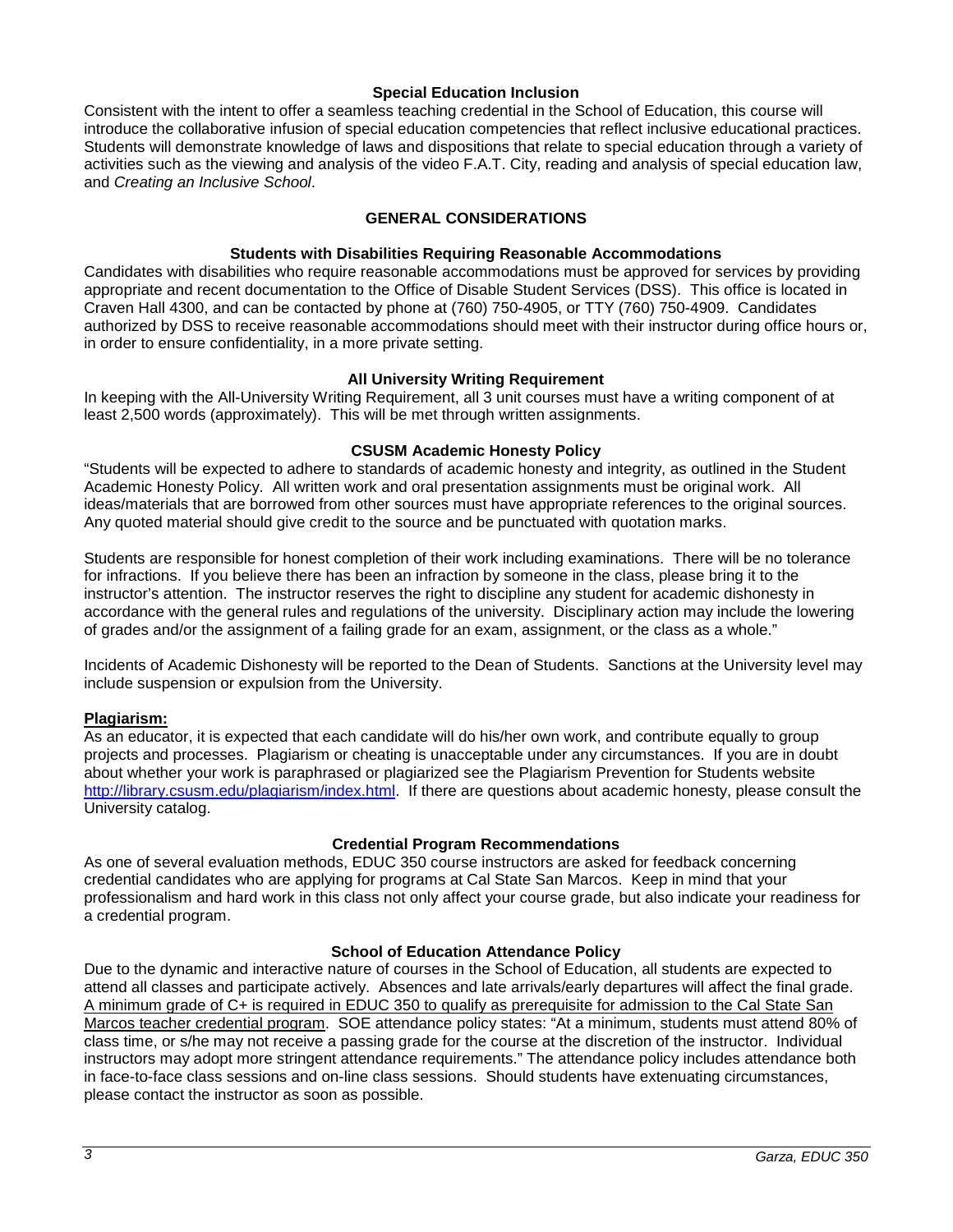# **Class Discussions and Participation**

Students will engage in student-centered learning each class session, and will be expected to actively participate.

- Do you participate in class discussions productively, sharing your knowledge and understandings?
- Do you interact productively with peers, taking on a variety of roles (leader, follower)?
- Do you contribute appropriately to group work—do you "do your share"?
- Are you able to accept others' opinions? Are you supportive of others' ideas?
- Do you support your peers during their presentations?
- Do you monitor and adjust your participation to allow for others' ideas to be heard?

## **Use of Technology**

Candidates are expected to demonstrate competency in the use of various forms of technology (i.e. word processing, electronic mail, Moodle, use of the Internet, and/or multimedia presentations). Specific requirements for course assignments with regard to technology are at the discretion of the instructor. Keep a digital copy of all assignments for use in your teaching portfolio. All assignments will be submitted online, and some will be submitted in hard copy as well. Details will be given in class.

#### **Electronic Communication Protocol**

Electronic correspondence is a part of your professional interactions. If you need to contact the instructor, e-mail is often the easiest way to do so. It is my intention to respond to all received e-mails in a timely manner. Please be reminded that e-mail and on-line discussions are a very specific form of communication, with their own nuances and etiquette. For instance, electronic messages sent in all upper case (or lower case) letters, major typos, or slang, often communicate more than the sender originally intended. With that said, please be mindful of all e-mail and on-line discussion messages you send to your colleagues, to faculty members in the School of Education, or to persons within the greater educational community. All electronic messages should be crafted with professionalism and care.

Things to consider:

- Would I say in person what this electronic message specifically says?
- How could this message be misconstrued?
- Does this message represent my highest self?
- Am I sending this electronic message to avoid a face-to-face conversation?

In addition, if there is ever a concern with an electronic message sent to you, please talk with the author in person in order to correct any confusion.

# **COURSE REQUIREMENTS and GRADING STANDARDS**

#### Attendance:

Teacher education is a professional preparation program. It is expected that all students *attend all class sessions and participate actively, including online sessions*. Failure to complete *all* the work for the online session in its entirety will count as an *absence* for the session. Absences will affect the final grade.

Submission of Assignments:

All assignments should be submitted online, unless otherwise specified. It is expected that work will be turned in on time. Late assignments may not be accepted and/or points may be deducted. Any extensions for assignments are by instructor permission only and permission must be secured via email from the instructor prior to the due date.

## Hybrid Class (with online sessions):

This is a hybrid class, which means one or more class sessions will be conducted online. It is your responsibility to complete the work assigned for each online class session. Some online class sessions will allow you to interact at your convenience by a due date. Other online class sessions may require your participation at a designated time and the use of web-conferencing.

## Expectations for written work:

Students are expected to adhere to academic honesty and integrity, standards of dependability, confidentiality and writing achievement. Students should use APA format. Writing that is original, clear and error-free is a priority for the School of Education. Hand-written assignments will not be accepted. Keep a digital copy of all assignments for use in your teaching portfolio.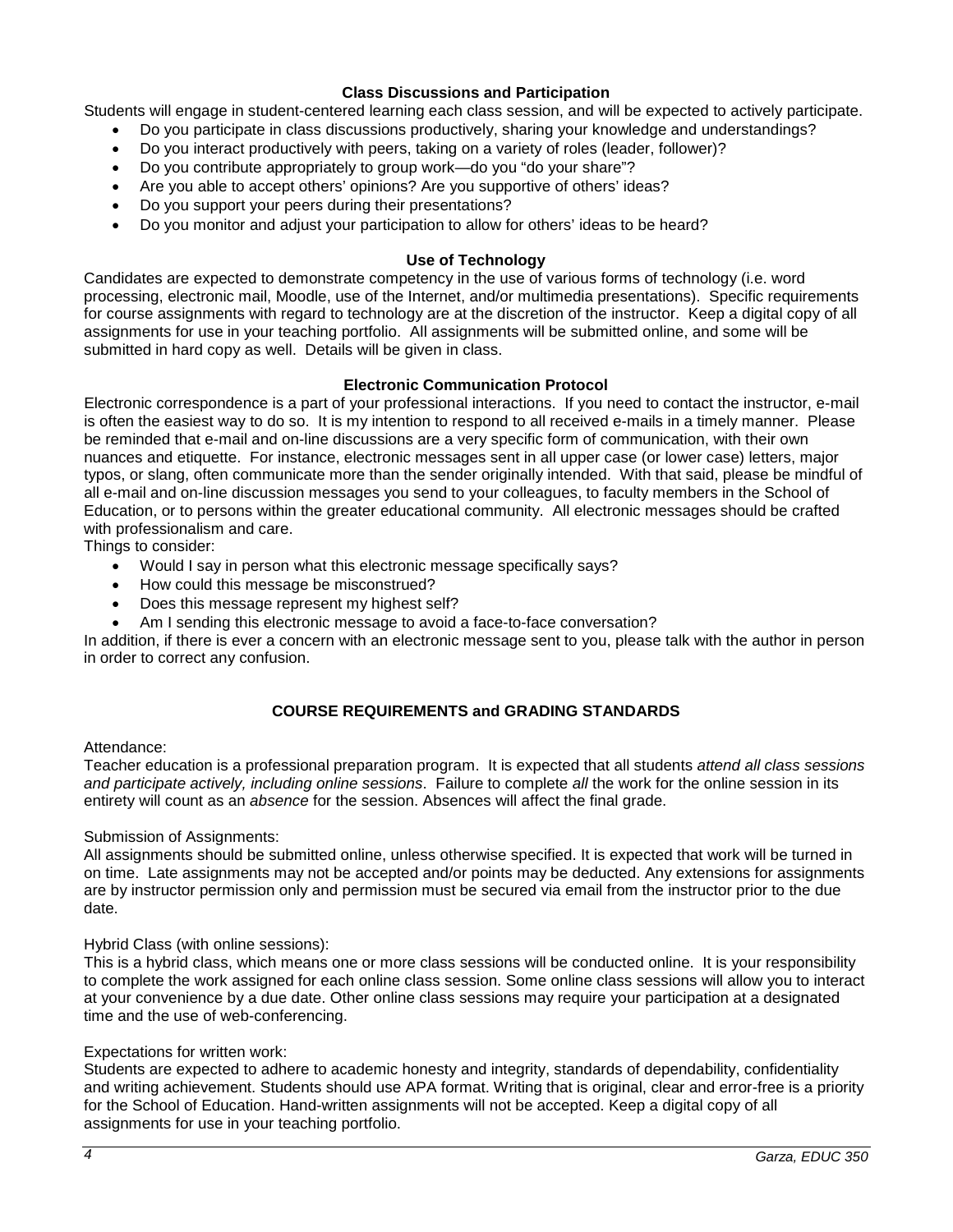# **Required Texts & Materials**

- Sadker, D. and Zittleman, K. (2012). *Teachers, Schools, and Society: A Brief Introduction to Education,*" (3rd edition), McGraw Hill.
- Villa, R. A. and Thousand, J. S. (2005). *Creating an Inclusive School* (2nd ed.). Alexandria, VA: Association for Supervision and Curriculum Development. <http://www.ascd.org/publications/books/105019.aspx>
- Nieto, Sonia. (2006). *Why We Teach*. NY: Teachers College Press. ISBN 0807745936, Approximately \$12 - 20.
- Recommended head set for web-conferencing (USB Headset H360 with micro Logitech)

# **Field Work**

In addition to in-class work, assigned readings and projects, students will participate in 45 hours of supervised fieldwork assignments in a variety of public school settings. Details on the fieldwork are found on the cougar course. Documentation of these hours is required to receive a grade in EDUC 350.

Cal State San Marcos students are expected to adhere to professional standards in their dress and behavior in the field. Required clearances (fingerprints, TB test) are the responsibility of the student. Please note that a recommendation is a requirement for admission to the Cal State San Marcos Teacher Credentialing programs. Usually this recommendation is requested from the classroom teacher where most of the fieldwork is done, also known as a Field Experience Recommendation.

# **Assignments and Grading**

Please note: A minimum grade of C+ is required in EDUC 350 to qualify as prerequisite for admission to the Cal State San Marcos teacher credential program.

# **Grading Scale:**

 $A = 93-100$ ,  $A = 90-92$ , **B+** = 87-89, **B** = 83–86, **B**- = 80-82, **C+** = 77-79, **C** = 73-71, **C**- = 70-72,  $D = 60 - 69$ ,  $F = 0 - 59$ 

| Forums                                                | 8         |
|-------------------------------------------------------|-----------|
| <b>Current Event in Education Report</b>              | 12        |
| Inclusion "Outsider" Reflective Essay                 | 12        |
| Interview of a Teacher Paper                          | 20        |
| Personal Philosophy of Schooling, Learning & Teaching | 20        |
| Contemporary Issue in Education                       | 20        |
| Classroom Observation Reports (x 4)                   | 8         |
| Field Work Record -verifying 45 hours of observation  | pass/fail |

# **ASSIGNMENT DESCRIPTIONS**

# *Q&A*

The Q&A is an opportunity to consider central concepts in the readings and be well-informed in order to engage fully in course. Answers to questions in the Q&A forums are typically concise and they *must be based on or refer to the readings*. In addition, students should be prepared to share their answers during class*.* No credit will be given for late submissions.

## *Online Session Activities & Forums*

Students complete activities online in the EDUC 350 Cougar Course. The online readings, discussion forums and activities are the substance of student participation in online sessions, as indicated in the schedule. Instructions for how to participate fully in the online activities are provided on the cougar course. Students should make sure to complete all the work for each online session.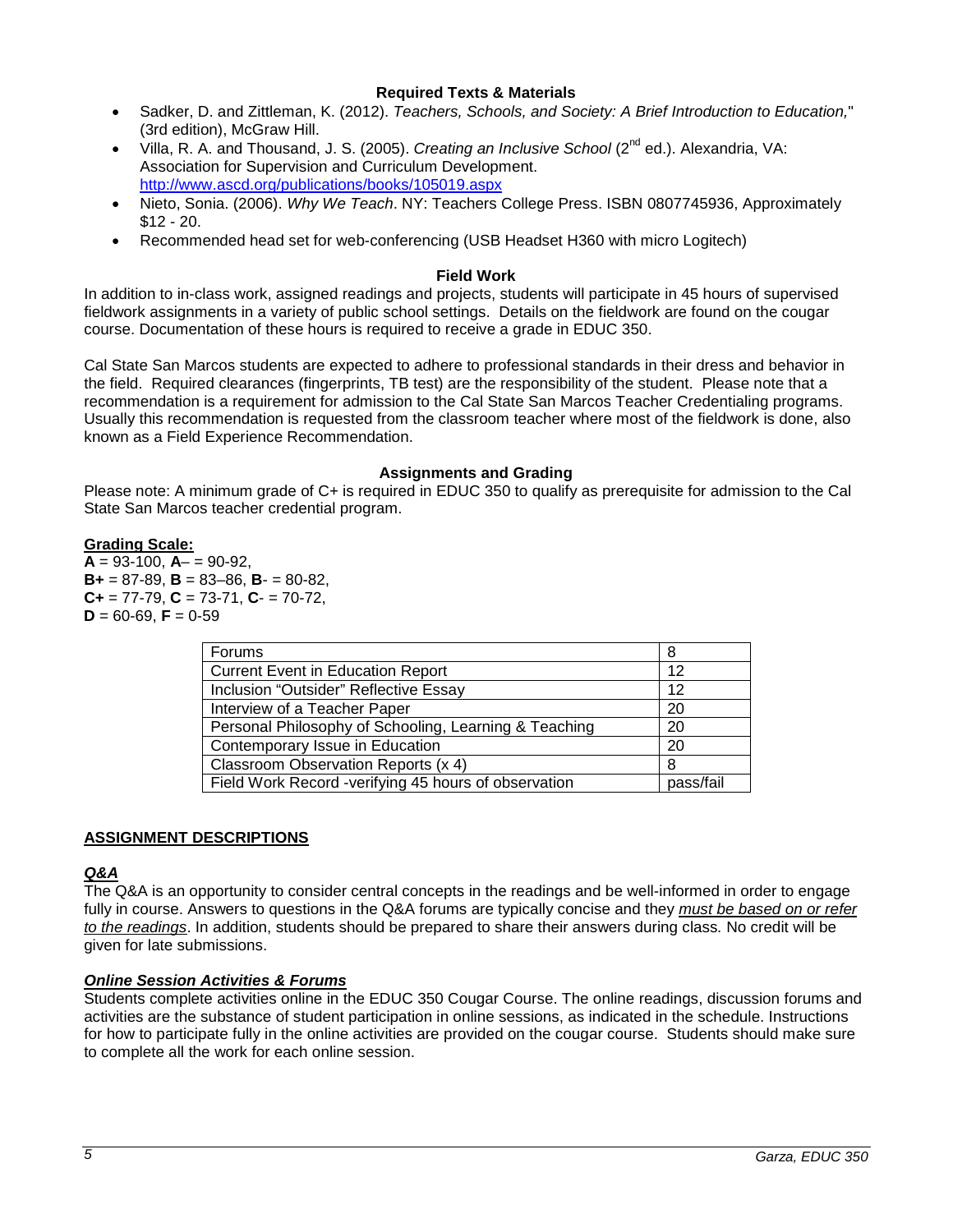Failure to complete all the work in its entirety for the online session will count as an absence. Work completed during online sessions is evaluated based on the extent to which it meets the requirements for each activity. The due date and time for submitting work for online session is 11:30 pm the same date that the regular class session is scheduled, unless otherwise specified by the instructor. No credit will be given to work submitted after the deadline.

# *Current Events in Education Report*

Students research current events in education (CE) from the week's news in K-12 education. The CE information may be from television, radio, internet (e.g., [www.edweek.org/\)](http://www.edweek.org/), newspaper, or magazine, and may pertain to local, national/, or international educational issues. First, students choose **one** CE of that is of significance and/or interest to them. Then, students use the **CE Report Template** (see below) to write the CE report. The CE should not exceed 300 words (one page) and must follow the template.

Finally, students share their CE with their group members in their group's Current Events Forum on Cougar Course. *Group members must read and comment on each CE report shared by each of the members in their group.* It is recommended that the student's comments focus on the interests, issues and questions that the CE raises for the student. Comments should be approximately 50 words in length.

| <b>CE Report Template</b>                                                    |  |  |
|------------------------------------------------------------------------------|--|--|
| State your name and state the source of the CE information,                  |  |  |
| Be sure to include the name of source, title of CE and date of publication.  |  |  |
| Summarize in your own words 2 - 3 main point(s) of the CE information.       |  |  |
| Share one quote from the source that illustrates one of these main points    |  |  |
| Explain what issue in education this CE is related to                        |  |  |
| Explain why this educational issue is of significance and/or interest to you |  |  |
| Share one question that this CE raises for you                               |  |  |

# *Classroom Observation Reports*

Students conduct observations in 4 educational settings: high school, middle school, elementary school, special setting. Students should determine at least 2 or 3 areas of focus during their observation (see document: "focus areas for classroom observations"). Based on their observations, students complete 4 observation reports making sure to organize their written observation reports in the required format, posted on the cougar course. No handwritten observations will be accepted. Students complete one classroom observation report for each of the following 4 settings: high school, middle school, elementary school, special setting. Place all 4 reports in one document and submit to Cougar Courses by the due date.

# *Special Education Inclusion (The "Outsider") Reflective Essay*

Many students with special needs come to view themselves as *outsiders* because they are labeled as different from the typical student. But most have experienced some sense of being an outsider during their schooling, K-12. After reading chapters 1-3 in *Creating an Inclusive School* and at least two of the *Voices of Inclusion*, (from the chapter in the Villa & Thousand text) students write **a reflective essay** (3 pages, double spaced, Times New Roman font, size 11). Students submit the assignment on Cougar Course site.

## Essays must include the components in the following checklist

| <b>Components of reflective essay</b>                                                                         |  |
|---------------------------------------------------------------------------------------------------------------|--|
| Describe and explain the reason(s) for your own (or a friend's) school experience that caused you to feel     |  |
| like an outsider (such as differences due to gender, religion, looks, beliefs/interests, family situation,    |  |
| academic ability, etc.)                                                                                       |  |
| What experience(s) & personal characteristics lead to the feeling of being different?                         |  |
| Why did this cause you to feel like an "outsider"?                                                            |  |
| Comment on this school experience that caused you to feel like an outsider                                    |  |
| How did you react and cope with the situation?<br>$\bullet$                                                   |  |
| Did you share your experience with any teachers? Did any teachers assist you?                                 |  |
| What could school staff, parents or friends have done to help?                                                |  |
| In what ways did this experience change you? What did you "learn" from this experience?<br>$\bullet$          |  |
| How might this experience make you a more sensitive teacher?                                                  |  |
| Make 2 specific connections to the VT text, making sure to quote the VT text in your article and explain your |  |
| connections.                                                                                                  |  |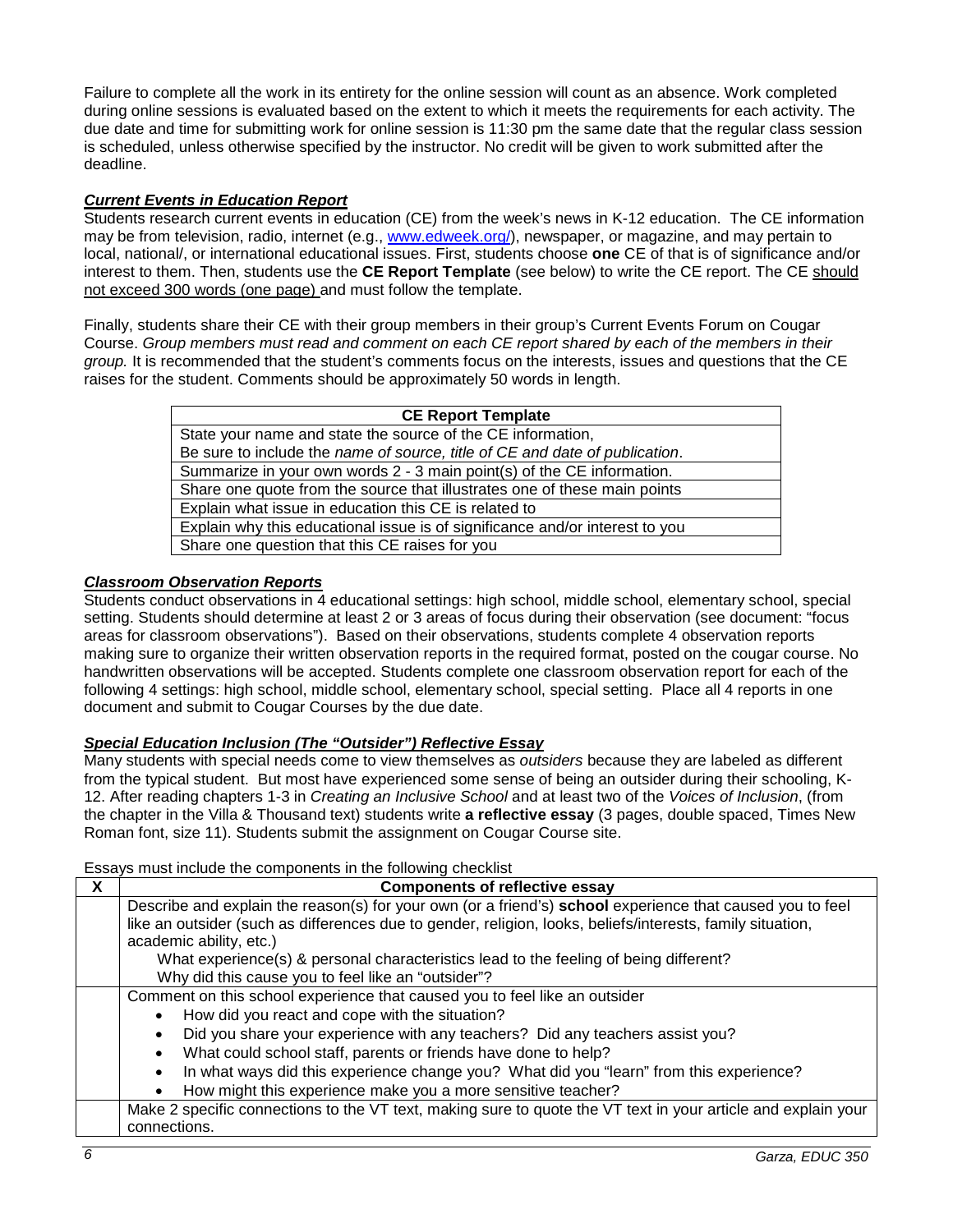# *Personal Philosophy of Schooling, Learning and Teaching Education*

## **"My Philosophy of Education" Paper**

Write a 4-5 page paper (double spaced, Times New Roman font, size 11) that explains your personal philosophy of schooling, learning and teaching. Follow the template below, and self-assess before you turn in the paper. The written report is submitted to the instructor via the Cougar Course site**.**

#### **Paper Introduction**

Name your philosophy (or combination) as described by Sadker & Zittleman ch. 6. Explain why you are attracted to this philosophical stance. Is it due to your own schooling and/or background, what you've seen in schools since your own school days, the influence of particular persons, texts, other experiences with children/youth, etc.? Describe the level of schooling and subject field(s) you hope to teach.

#### **Nature of schooling**

Describe what you believe is the purpose of schooling in a democracy. How will you as a teacher help achieve these purposes? Give 1-2 examples of how this will look in your classroom/career.

#### **Nature of the learner**

Describe what you believe is the nature of the learner. What are your thoughts about the students you will teach? What do they need from a teacher? Give 1-2 examples of how this will look in your classroom.

#### **Nature of the teaching/learning process**

Describe what you believe is the nature of the teaching/learning process?.

What do you believe counts as knowledge and how should it be presented?

How will you as a teacher use subject matter and other experiences to guide students toward meaningful learning activities?

Give 1-2 examples of how this will look in your classroom.

## **Teacher dispositions and actions**

Describe what behavior (disposition/attitude & actions) you will exhibit in order to carry out your philosophical position.

Give 1-2 examples of how this will look in your career.

## **Conclusion**

Recap your philosophy.

What are your outstanding questions/concerns/thoughts about becoming a teacher?

# *Interview of a Teacher Paper*

The purpose is the Interview of a Teacher assignment is to gain insights about the profession of teaching by analyzing the information gathered by interviewing a teacher with a distinct philosophy and experience. First, students interview a teacher and take notes. Second, students use the information from the interview to write a 3– 4 page **analytical paper** that contains all components indicated in the checklist.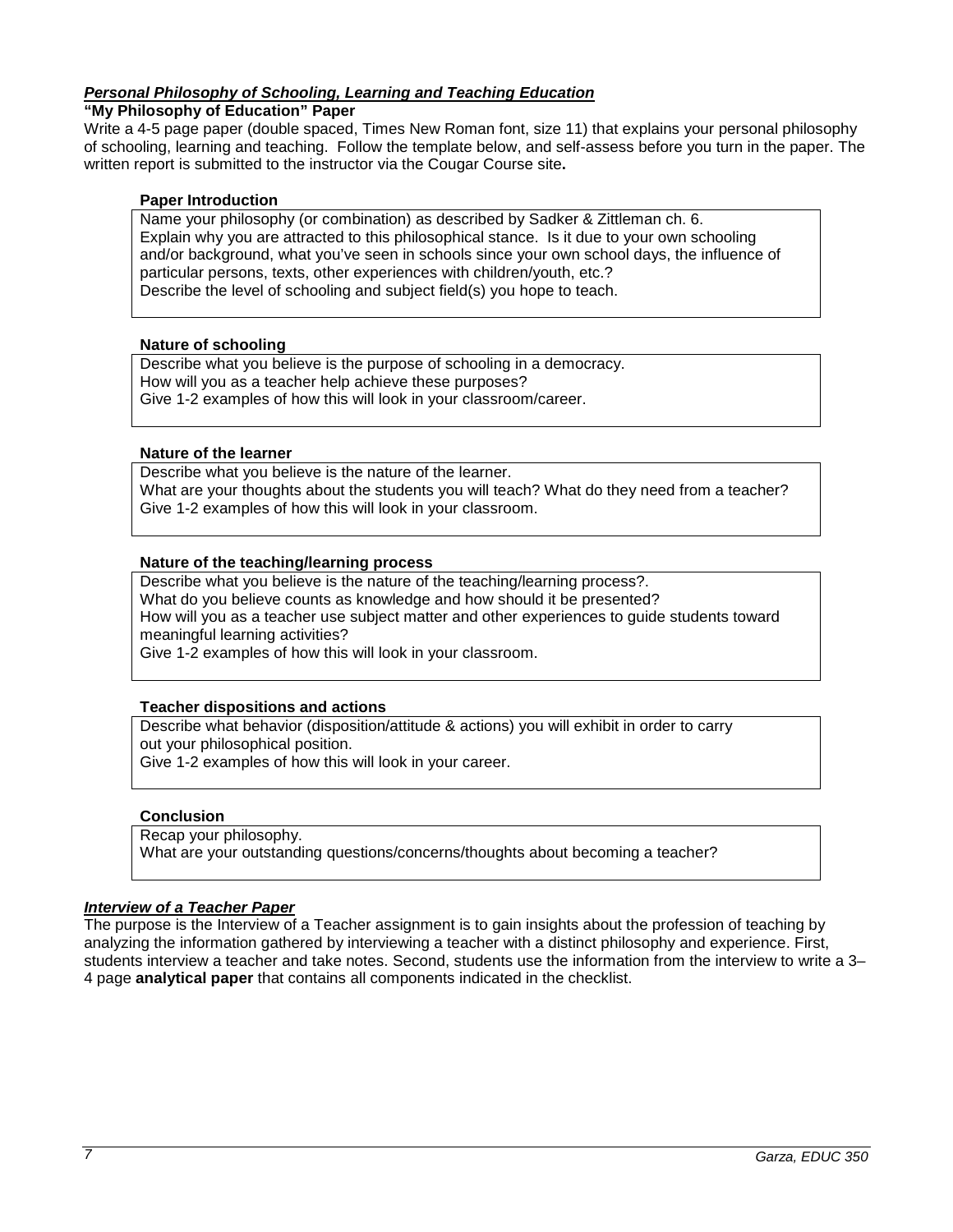# *FIRST: Gather information:*

Interview a current or retired teacher who has had at least 3 years of full–time experience in elementary, middle, or secondary school classrooms. Suggested questions are:

- Why did the teacher choose to enter teaching? How attractive was the profession to prospective teachers at that time? What were the other career paths available; were any others seriously considered? Does the teacher have any regrets about becoming a teacher?
- What is the teacher's metaphor for "teaching" or "teacher"?
- What professional education did the teacher have? How helpful was it in learning to teach? At what point did the teacher feel comfortable as a teacher?
- What career moves (school buildings, grade level, special students, subject matter, etc.) has the teacher made? To what extent were those moves voluntary? For current teachers, are further moves desired? If so, what are they, and why?
- What were/are the teacher's goals for the education of students? Have these goals changed over the years?
- What are the main features of the teacher's approach toward teaching? How did/does the teacher learn about his/her students' lives and needs? What have been the teacher's experiences with in working with students from different backgrounds?
- What are some favorite memories from the teacher's classroom? Does the teacher tend to remember individual students or activities, or are the memories more general?
- What have been the major joys and frustrations of teaching? On what issues does the teacher feel strongly about making changes in the way that schooling occurs now? What does the teacher think of current "hot issues" in education? How does the teacher take action to address new reforms that impact his/her classroom?
- What has the teacher learned from being a teacher?

# *SECOND: Write Analytical Paper*

After gathering information through the interview, students use the guidelines in the checklist below to ensure that their analytical paper contains all required components. The paper must follow these guidelines to receive credit. The written report is due via the Cougar Course site.

| X | components of analytical paper                                                                                                                                              |  |
|---|-----------------------------------------------------------------------------------------------------------------------------------------------------------------------------|--|
|   | Introduction                                                                                                                                                                |  |
|   | Briefly describe the teacher interviewed                                                                                                                                    |  |
|   | Protect teacher's confidentiality by using a pseudonym and masking identifying<br>$\bullet$<br>details                                                                      |  |
|   | Describe 1st theme that characterizes the information and analyze it                                                                                                        |  |
|   | State the theme & state what the teacher said about it                                                                                                                      |  |
|   | Explain what this information shows about the benefits and challenges of being a<br>teacher                                                                                 |  |
|   | What connection is there to course content?<br>$\bullet$                                                                                                                    |  |
|   | Describe 2nd theme that best characterizes the information and analyze it                                                                                                   |  |
|   | State the theme & state what the teacher said about it                                                                                                                      |  |
|   | Explain what this information shows about the benefits and challenges of being a<br>teacher                                                                                 |  |
|   | What connection is there to course content?<br>$\bullet$                                                                                                                    |  |
|   | Reflect on what you have learned from the interview. How does it confirm or challenge<br>what you have been learning about becoming a teacher? What are the implications of |  |
|   | what you have learned through this interview for your thinking about becoming a<br>teacher?                                                                                 |  |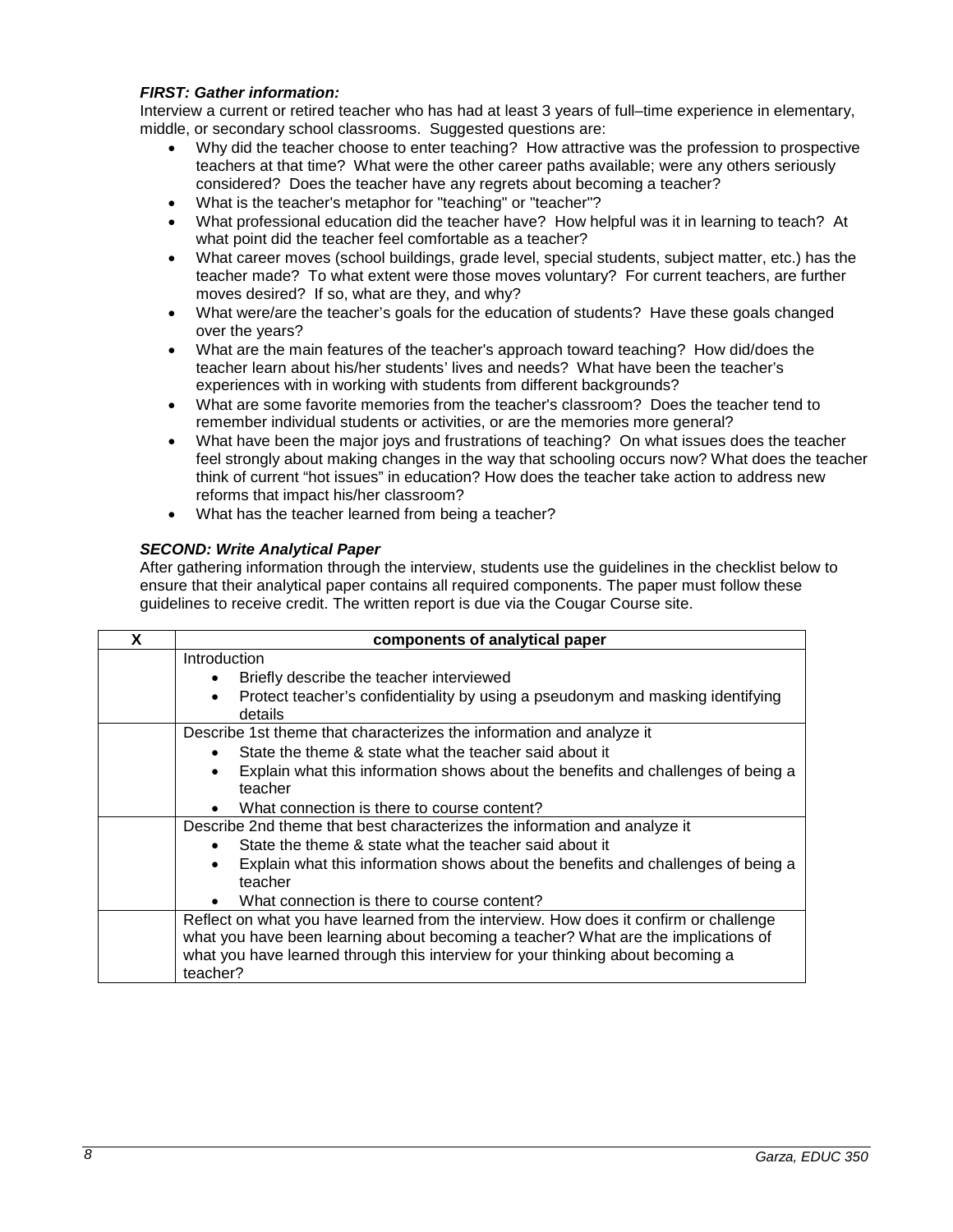# **EDUC 350 COURSE SCHEDULE SPRING 2014**

#### **Schedule is subject to change at the discretion of the instructor**

| <b>Date</b>  | <b>Topics and activities</b>                      | <b>Assignment</b>                         |
|--------------|---------------------------------------------------|-------------------------------------------|
| Session 1    | Course overview & assignment descriptions         | Readings:                                 |
| Wed          |                                                   | Cougar course for ED 350                  |
| 22 Jan       |                                                   | Syllabus                                  |
| Session 2    |                                                   |                                           |
|              | Orientation to SoE programs & credentialing       | <b>Readings</b>                           |
| Mon          |                                                   | <b>TPE 12</b>                             |
| 27 Jan       | Exploring Current Events & Contemporary Issues in | SoE website                               |
|              | Education                                         | Due:                                      |
|              |                                                   | Forum: Introducing Ourselves              |
|              | Teacher Performance Expectations & TPE 12         | Forum: Q&A #1                             |
|              |                                                   | TPE 12 Concepts Rating Table              |
|              |                                                   |                                           |
| Session 3    | Introduction to teaching as a profession          | Readings:                                 |
| Wed          |                                                   | S&Z ch. 1                                 |
| 29 Jan       | Introduction to Philosophy of Education paper     |                                           |
| Saturday     | Post Current Event Report on cougar course        | Due:                                      |
| February 1st |                                                   | Current Event Report by 11:30 pm          |
| Online       | Consider teaching as a profession                 | Due:                                      |
|              |                                                   |                                           |
| Session 4    |                                                   | Forum: Q&A # 2                            |
| Mon          | Complete online activities on cougar course       | Forum: Comments on your group             |
| 3 Feb        |                                                   | member's Current Event Reports            |
| Session 5    | Identify & explore the elements of various        | Readings:                                 |
| Wed          | educational philosophies.                         | S&Z ch. 6                                 |
| 5 Feb        |                                                   | Due:                                      |
|              | Introduction to "Outsider" reflective essay       | Waiver form for observation hours         |
|              |                                                   |                                           |
|              | (my philosophy - introduction)                    |                                           |
| Online       | Identify & explore the elements of various        | <b>Readings</b>                           |
| Session 6    | educational philosophies.                         | Online journal: Tomorrow's Teacher        |
| Mon          |                                                   | Due:                                      |
| 10 Feb       | Complete online activities on cougar course       | Forum: Q&A # 3                            |
|              |                                                   | Forum: Tomorrow's Teacher                 |
|              |                                                   |                                           |
| Online       | View & discuss Fat City video                     |                                           |
|              |                                                   | Readings:                                 |
| Session 7    | Special Education & inclusion                     | S&Z ch. 2                                 |
| Wed          |                                                   | V&T ch. 1, 2 & 3;                         |
| 12 Feb       | Complete online activities on cougar course       | F.A.T. City: all 6 parts                  |
|              |                                                   | Due:                                      |
|              |                                                   | Forum: Response to F.A.T City             |
| Online       | The nature of the learner                         | <b>Readings</b>                           |
| Session 8    |                                                   | PP: Nature of Learner, F.A.T. City &      |
|              |                                                   |                                           |
| Mon          | Complete online activities on cougar course       | Multiple Intelligences                    |
| 17 Feb       |                                                   |                                           |
|              | (my philosophy - nature of the learner)           | Online article: Multiple Intelligences by |
|              |                                                   | H. Gardner                                |
|              |                                                   | Due:                                      |
|              |                                                   | "Outsider" Reflective Essay               |
|              |                                                   | Forum: My Multiple Intelligences          |
|              |                                                   |                                           |
| Session 9    | Identify purposes & goals for education & their   | <b>Readings:</b>                          |
| Wed          | relationship to curriculum                        | S&Z ch. 9 (goals)                         |
| 19 Feb       |                                                   | S&Z ch. 10 (curriculum)                   |
|              | Introduction to "Interview of a Teacher" Essay    | Due:                                      |
|              |                                                   | Goals of Ed Survey                        |
|              | (my philosophy – nature of schooling)             |                                           |
|              | (my philosophy - knowledge, teaching/learng)      |                                           |
|              |                                                   |                                           |

**Note:** As this is a hybrid course, some class sessions will be conducted online as indicated in the schedule.

 $\Gamma$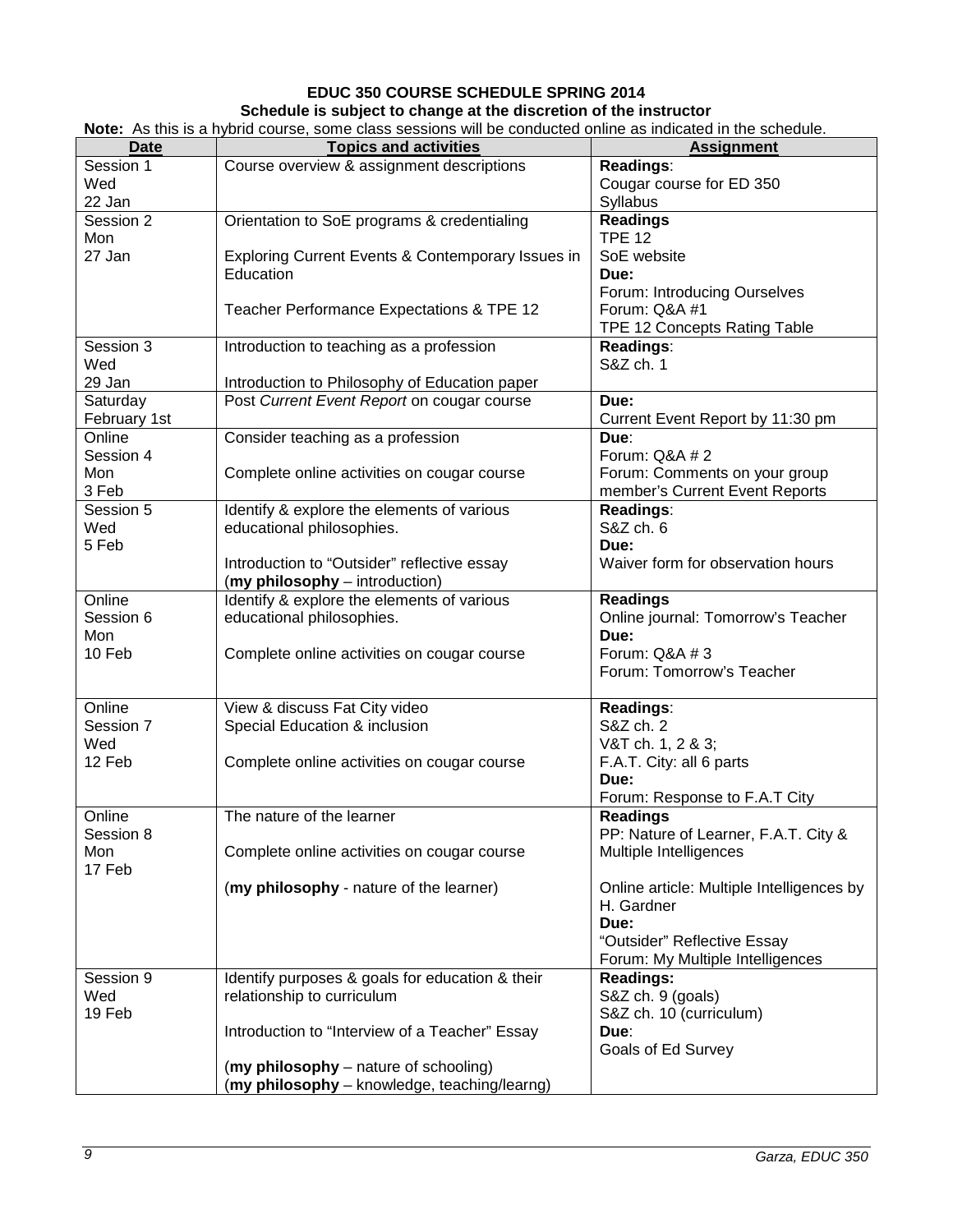| <b>Date</b>      | <b>Topics and activities</b>                            | <b>Assignment</b>                     |
|------------------|---------------------------------------------------------|---------------------------------------|
| Online           | The purposes & goals for education & their              | <b>Readings</b>                       |
| Session 10       | relationship to curriculum                              | <b>Online: Standards websites</b>     |
| Mon              |                                                         | Article: Common Core Critique         |
| 24 Feb           | Complete online activities on cougar course             | Due:                                  |
|                  |                                                         | Forum: National CC Standards          |
| Session 11       | Identify knowledge, skills, & dispositions of effective | <b>Readings:</b>                      |
| Wed              | teachers                                                | S&Z ch. 3                             |
| 26 Feb           |                                                         | S&Z ch. 11                            |
|                  | Introduction to Contemp. Issue in Education             | <b>Cultural Competent Tchr</b>        |
|                  |                                                         | Overview of Bloom's Txnmy             |
|                  | (my philosophy – nature of teachng/learng)              | Due:                                  |
|                  | (my philosophy - teacher dispositions)                  | Q&A #4                                |
| Online           | Identify knowledge, skills & attitudes of effective     | <b>Readings</b>                       |
| Session 12       | teachers                                                | Video: "Do You Believe in Me?"        |
| Mon              |                                                         | Due:                                  |
| 3 Mar            | Complete online activities on cougar course             | Forum: Response to Video: "Do You     |
|                  |                                                         | Believe in Me?"                       |
| Session 13       | Examine and determine relationships among the           | <b>Readings:</b>                      |
| Wed              | components of instruction                               | S&Z ch 11 (instruction)               |
| 5 Mar            |                                                         |                                       |
|                  | (my philosophy - nature of teachng/learng)              |                                       |
| Online           | Components of Instruction &                             | <b>Readings</b>                       |
| Session 14       | <b>Blooms Taxonomy</b>                                  | Bloom's Taxonomy tutorials            |
| Mon              |                                                         | Due:                                  |
| 10 Mar           | Complete online activities on cougar course             | Forum: Blooms Taxonomy and            |
|                  |                                                         | <b>Effective Instruction</b>          |
| Session 15       | Identify and describe various organizational            | <b>Readings:</b>                      |
| Wed              | structures of schools                                   | S&Z ch. 9                             |
| 12 Mar           |                                                         | S&Z ch.3                              |
|                  | Workshop: Contemp. Issues in Ed                         |                                       |
| Online           | Organizational structures of schools                    | <b>Readings:</b>                      |
| Session 16       |                                                         | Video: Diplomas Now                   |
| Mon              | Complete online activities on cougar course             | Due:                                  |
| 17 Mar           |                                                         | Interview of a Teacher Essay          |
|                  |                                                         | Forum: Diplomas Now                   |
| Session 17       | Develop flow chart of structures of US schooling        | <b>Readings:</b>                      |
| Wed              | governance & finance                                    | S&Z ch. 7                             |
| 19 Mar           |                                                         |                                       |
|                  | Share insights from "Interview of a Teacher"            |                                       |
| Online           | <b>Educational finance</b>                              | Readings:                             |
| Session 18       |                                                         | Article: Funding of Public Schools in |
| Mon              |                                                         | California                            |
| 24 Mar           |                                                         | Due:                                  |
|                  |                                                         | Forum: Researching school funding     |
|                  |                                                         | issues - sharing websites & articles  |
| Session 19       | Ethics (role play)                                      | <b>Readings:</b>                      |
| Wed              | Compare & contrast teacher rights & responsibilities    | S&Z ch. 8 (rights/responsible)        |
| 26 Mar           | as well as those of student                             | <b>NEA Code of Ethics</b>             |
| March 31 - April | <b>SPRING BREAK</b>                                     | <b>SPRING BREAK</b>                   |
| 4                | Campus closed                                           | Campus closed                         |
|                  |                                                         |                                       |
| Online           | Ethics & bullying                                       | <b>Readings</b>                       |
| Session 20       |                                                         | Websites & video on bullying          |
| Mon, 7 Apr       |                                                         | Due:                                  |
|                  |                                                         | Forum: Response to Bullying Articl    |
|                  |                                                         |                                       |